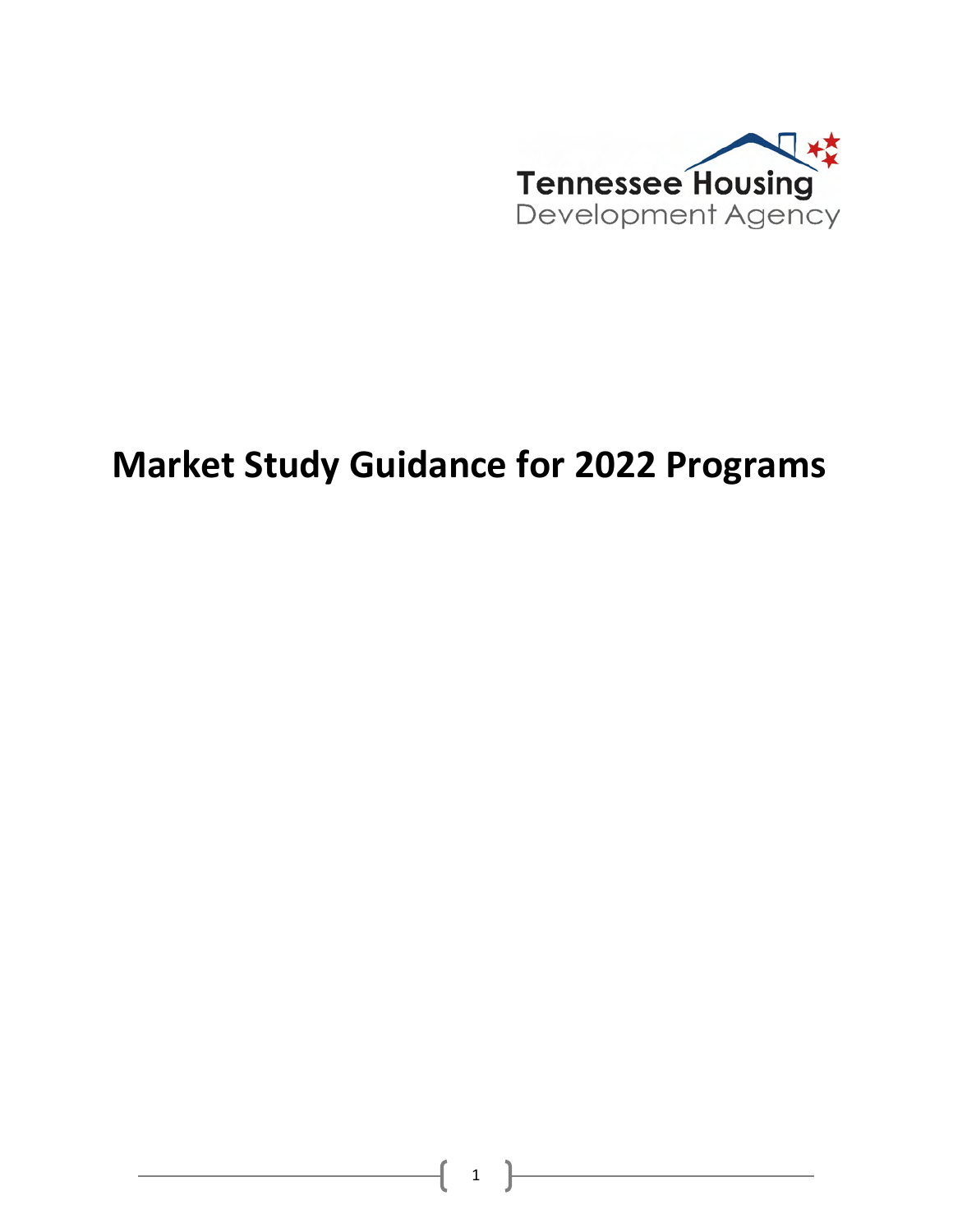| Development Location<br>a.                   |  |
|----------------------------------------------|--|
| b.<br><b>Primary Market Area Information</b> |  |
| <b>Comparable Properties</b><br>c.           |  |
| Area Services<br>$d$ .                       |  |
| i.<br>Shopping and Related Services          |  |
| ii.<br>Transportation                        |  |
| iii.<br><b>Educational Facilities</b>        |  |
| iv. Senior Center                            |  |
|                                              |  |
|                                              |  |
|                                              |  |
|                                              |  |

#### Contents

 $\mathbf f$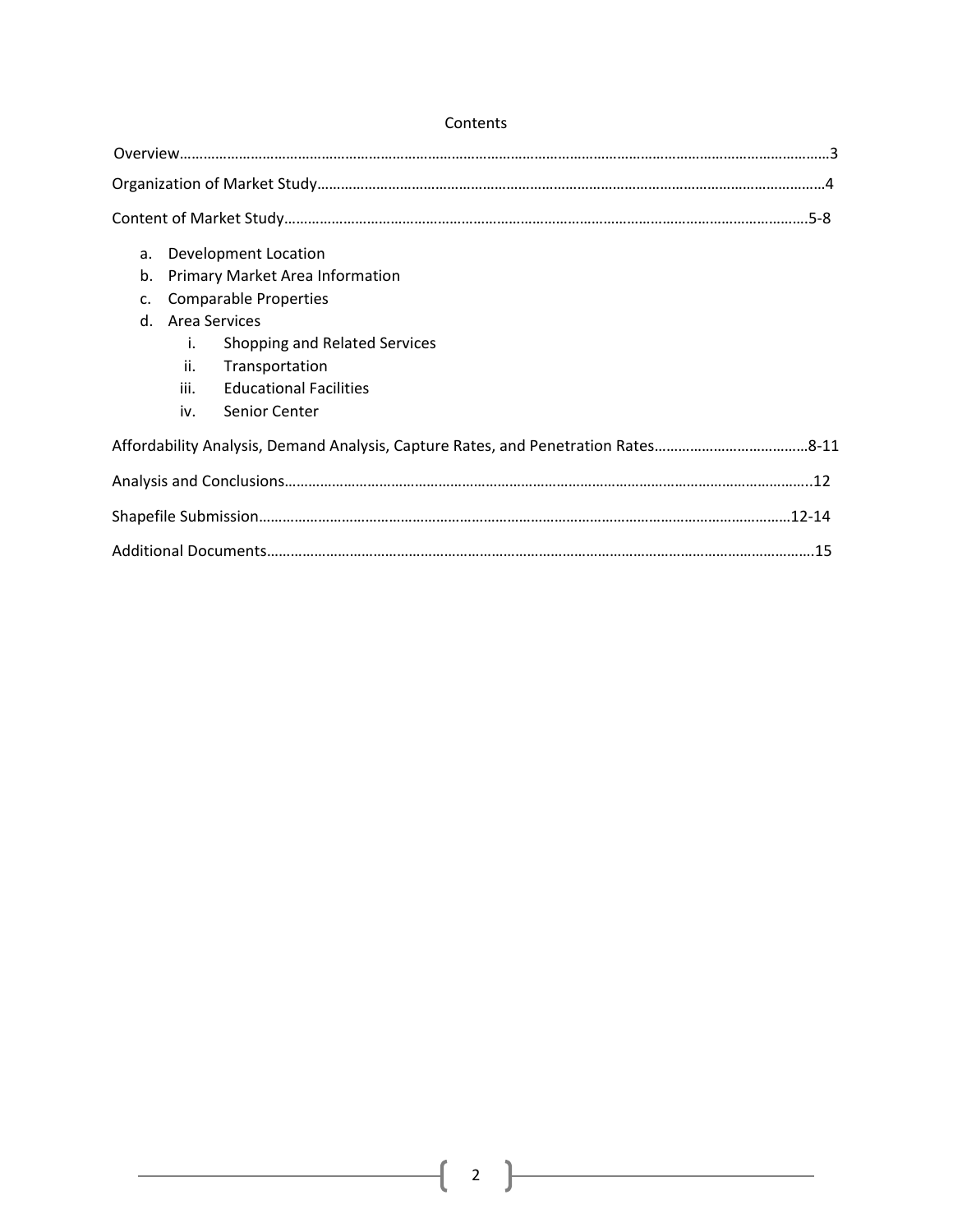# **1) Overview**

- a. All applicants must provide a Market Study in accordance with this document (THDA Market Study Guidelines).
- b. The market study must be performed by an independent third party selected from the [Approved Market Study Vendor Listing](https://thda.org/pdf/Approved-Market-Study-Listing.pdf) on the [THOMAS D](https://thda.org/rental-housing-partners/multi-family-developers/thomas-documents)ocuments page.
- c. THDA will not accept market studies prepared by parties that it has determined, in its sole discretion, are not independent.
- d. A unique market study must be prepared for each proposed development using up-todate data.
- e. The market study must be prepared in accordance with the most recent version of the [Model Content Standards](https://www.housingonline.com/councils/national-council-housing-market-analysts/resources/#Index) published by the National Council of Market Analysts (NCHMA) with additional information as specified in this document.
- f. The Market Study and other supporting documents, in a form and with content acceptable to THDA, in its sole discretion, must demonstrate market demand for the proposed development.
- g. **The Market Study must be less than six months old at the time of application submission.**
- h. THDA will not accept a Market Study performed by an analyst or firm not listed in the THDA Approved Market Study Listing. This includes any Market Study performed on behalf of an analyst or firm listed in the THDA Approved Market Study Listing by an analyst or firm not listed in in the THDA Approved Market Study Listing (i.e. a "subcontracted" Market Study).
- i. Based on the information and analysis presented in the Market Study, and based on other information available to THDA, THDA may determine that market demand is insufficient to support the proposed development. Refer to the recommended demand measures in Section 3.h below.
- j. A complete market study consists of:
	- i. A full report in report prepared according to the Model Content Standards and THDA Market Study Guidelines including certifications, qualifications, and disclosure of sources.
	- ii. Properly formatted Shapefiles (see Section 5 below):
		- 1. PMA polygon;
		- 2. Parcel polygon(s); and
		- 3. Parcel centroid(s).
	- iii. A coma separated values (CSV) file listing the census tracts which comprise the primary market area (see example in section 3.b.ii).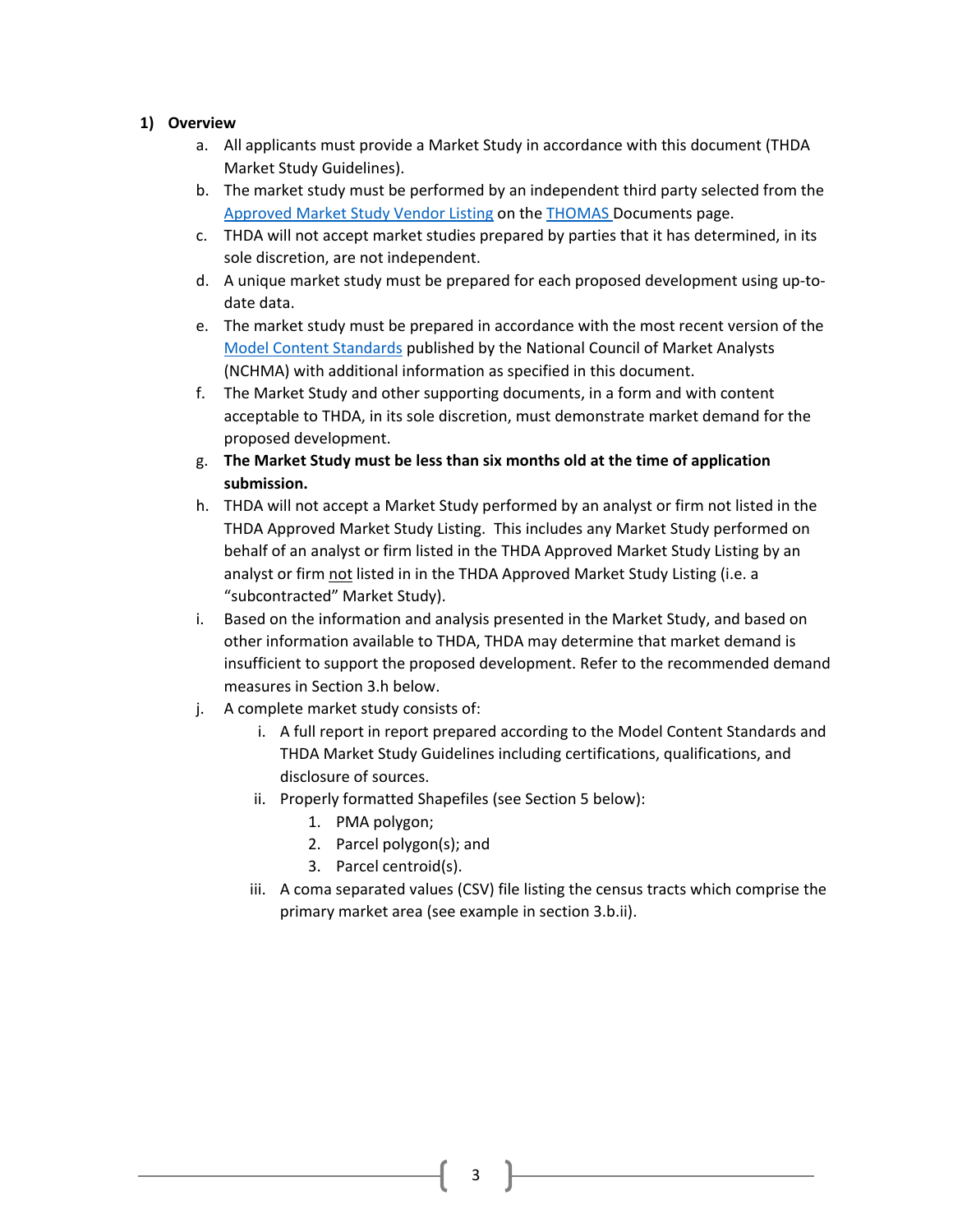# **2) Organization of Market Study**

- a. The contents of each market study must be organized in the format of the NCHMA Market Study Index. The Market Study Index should appear near the **beginning of** the report as a Table of Contents indicating page numbers.
- b. The market study should follow NCHMA guidance for crafting an Executive Summary and Scope of Work. Additionally, the Scope of Work should identify:
	- i. The primary analyst reaching conclusions related to demand and market conditions;
	- ii. Contact information for the person who prepared shapefiles submitted with the market study; and
	- iii. The software used to create the shapefiles (e.g. ArcMap 10.7.1 by ESRI, QGIS 3.14).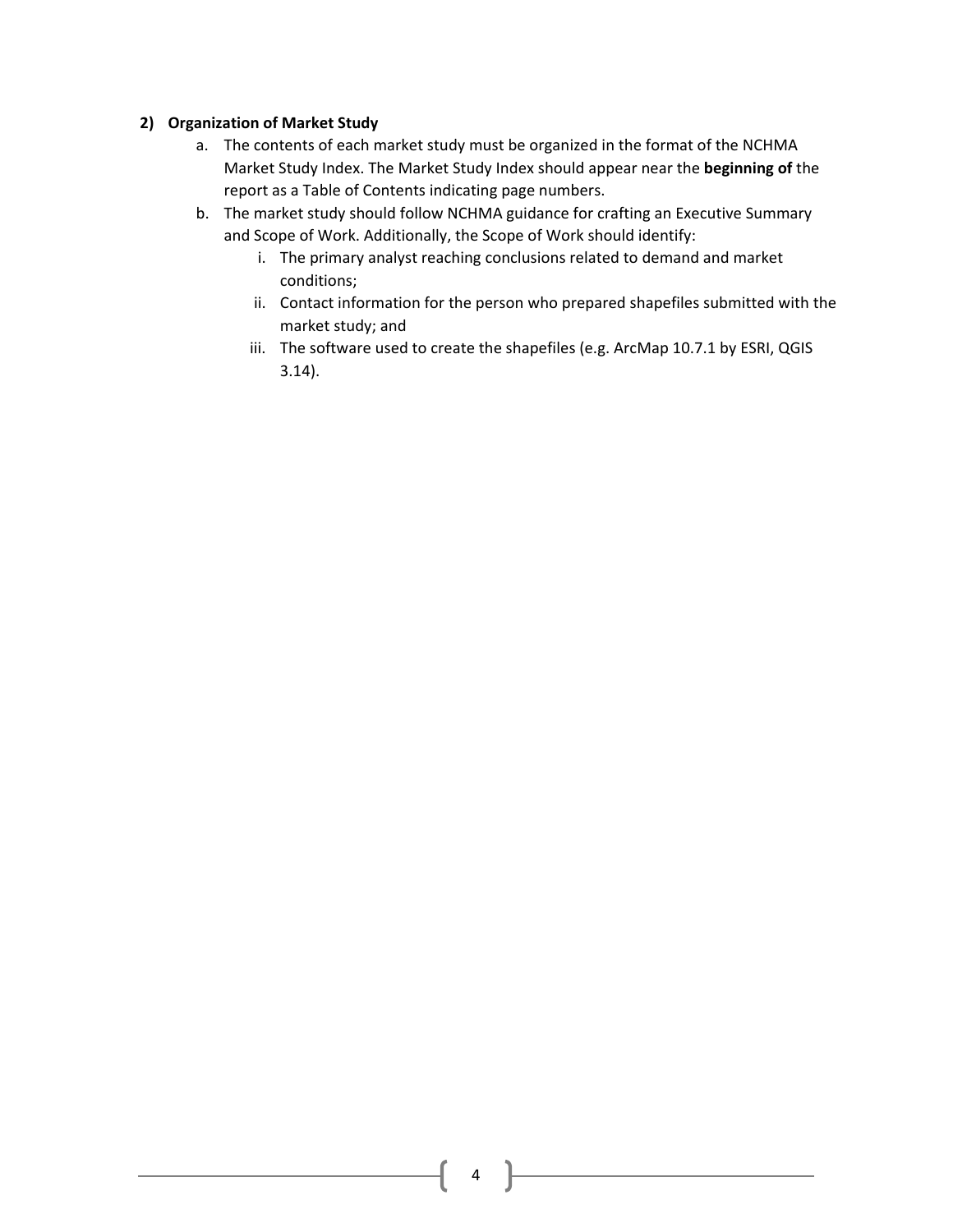## **3) Content of Market Study**

- a. Development Location
	- i. The market study should identify the Development Location Point (DLP) of the proposed development.
		- 1. Single site development: For proposed development sites comprised of a single contiguous parcel of land, the DLP is the centroid – the geometric center – of the parcel expressed as latitude-longitude coordinates in decimal degrees.
		- 2. Multiple parcel development: For proposed development sites comprised of multiple parcels in close proximity (e.g. separated by a public right-of-way), the market study should identify the geometric center of each parcel expressed as latitude-longitude coordinates in decimal degrees. THDA will determine which point best functions as the DLP.
		- 3. Scattered site developments (2 or 3 parcels): For proposed development sites comprised of multiple non-proximate parcels (e.g. physically discrete properties combined into a single financial structure for business purposes), the market study should identify the centroid of each parcel. The development will have more than one DLP.
		- 4. Scattered site developments (more than 3 parcels): For proposed developments which consists of more than 3 non-proximate sites (e.g. 100 single family homes spread across a city) the analysist should provide the address and coordinates for each location. In addition, the analyst should report the median center point expressed as latitudelongitude coordinates in decimal degrees, which will be the DLP.
- b. Primary Market Area Information (New Construction and Rehabilitation)
	- i. Primary Market Area Analysts should describe the methodology used to determine the primary market area (PMA) and describe its geographic boundaries, demographics, etc.
	- ii. Each market study should include a list of all census tracts by Federal Information Processing Standards (FIPS) code which are within the boundaries of the PMA. The FIPS codes should be listed in the report as well as in a coma separated values (CSV) file uploaded in THOMAS. Example:

| geoid       | County   |
|-------------|----------|
| 47001020901 | Anderson |
| 47001020100 | Anderson |
| 47001020400 | Anderson |
| 47001021000 | Anderson |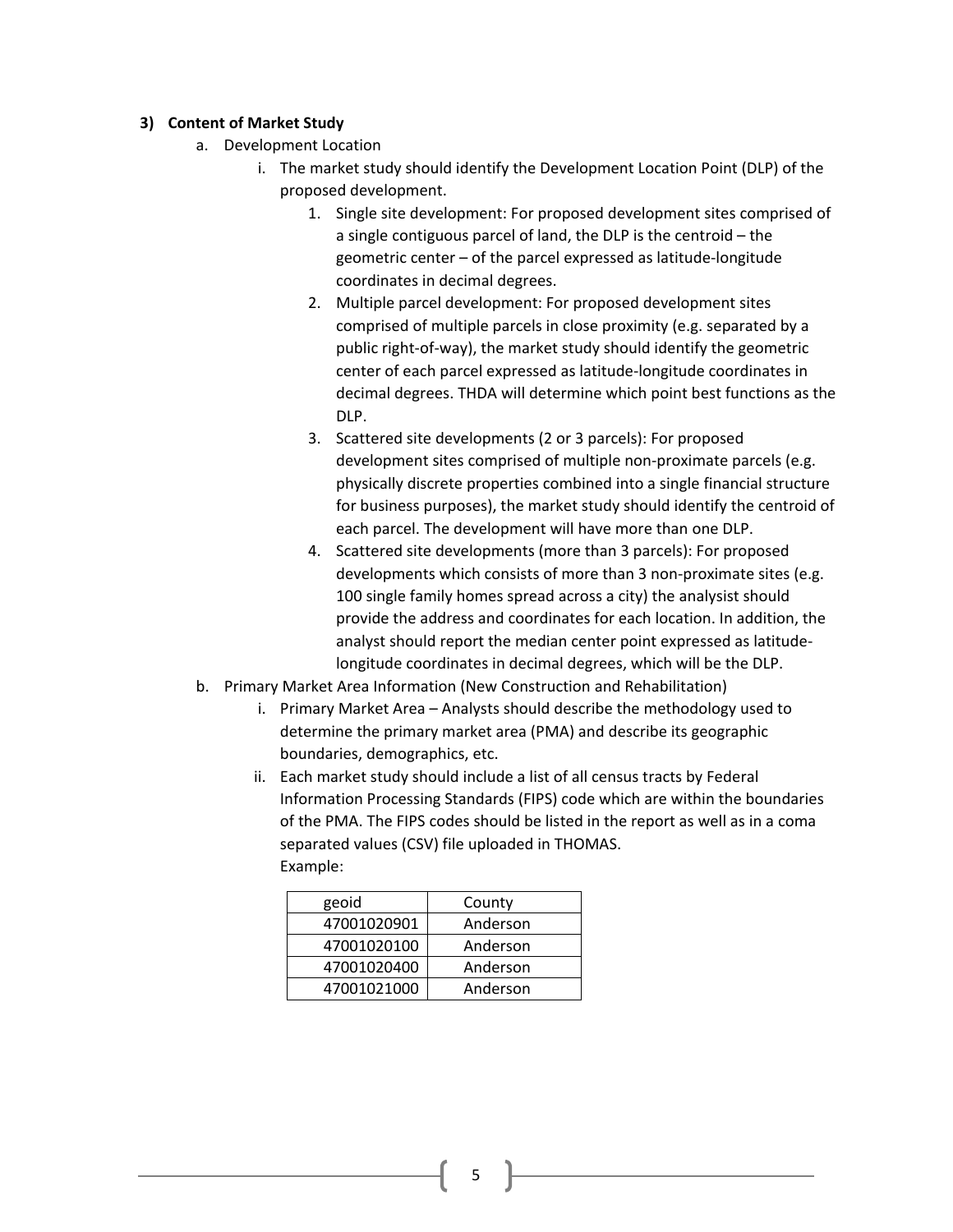- c. Comparable Properties The market study should include a narrative description of each comparable property in the market area. Where information can be obtained, the narrative must include the following for each comparable property:
	- i. Unit mix and in-unit features;
	- ii. Development amenities offered;
	- iii. Physical condition of the property;
	- iv. Occupancy information;
	- v. Rent restrictions and subsidies;
	- vi. Special programs or supportive services offered (if any); and
	- vii. Approximate distance in miles from the centroid of the subject property.
	- viii. The analyst should include any additional information known about comparable properties which impact the competitive position of the proposed development.
- d. Area Services The market study should describe and evaluate any services in the primary market area available to the intended tenants.
	- i. Shopping and Related Services: Location and distance from the proposed subject site to the nearest:
		- 1. grocery store;
		- 2. convenience store;
		- 3. pharmacy;
		- 4. hospital or walk-in clinic;
		- 5. bank;
		- 6. retail shopping; and
		- 7. other relevant community services.
	- ii. Transportation: The market study should discuss the subject property's access to major roads and highways as well as public transit options.
		- 1. Where bus service is available, the analyst should identify the transit system, the location of the nearest stop, distance to the nearest stop, and the specific routes available (see example below). A complete listing of transit systems is available on the website of the [Tennessee](https://www.tn.gov/tdot/multimodal-transportation-resources/office-of-public-transportation/public-transit-services1.html)  [Department of Transportation.](https://www.tn.gov/tdot/multimodal-transportation-resources/office-of-public-transportation/public-transit-services1.html)

Example:

| Transit  | Location            | Routes | Distance to DLP |
|----------|---------------------|--------|-----------------|
| Operator |                     |        |                 |
| WeGo     | SE corner of        | 17.93  | $0.10$ mi       |
|          | 12th Ave and        |        |                 |
|          | <b>Edgehill Ave</b> |        |                 |

- 2. Where applicable, the market study should identify nearby bus transfer centers, commuter rail stations and any other fixed-route forms of public transportation (i.e. the WeGo Star commuter train and MATA Trolley).
- iii. Educational Facilities: (Not applicable for properties exclusively serving seniors)
	- 1. The name, location and distance from the proposed development to each child care facility offering subsidized services identified on the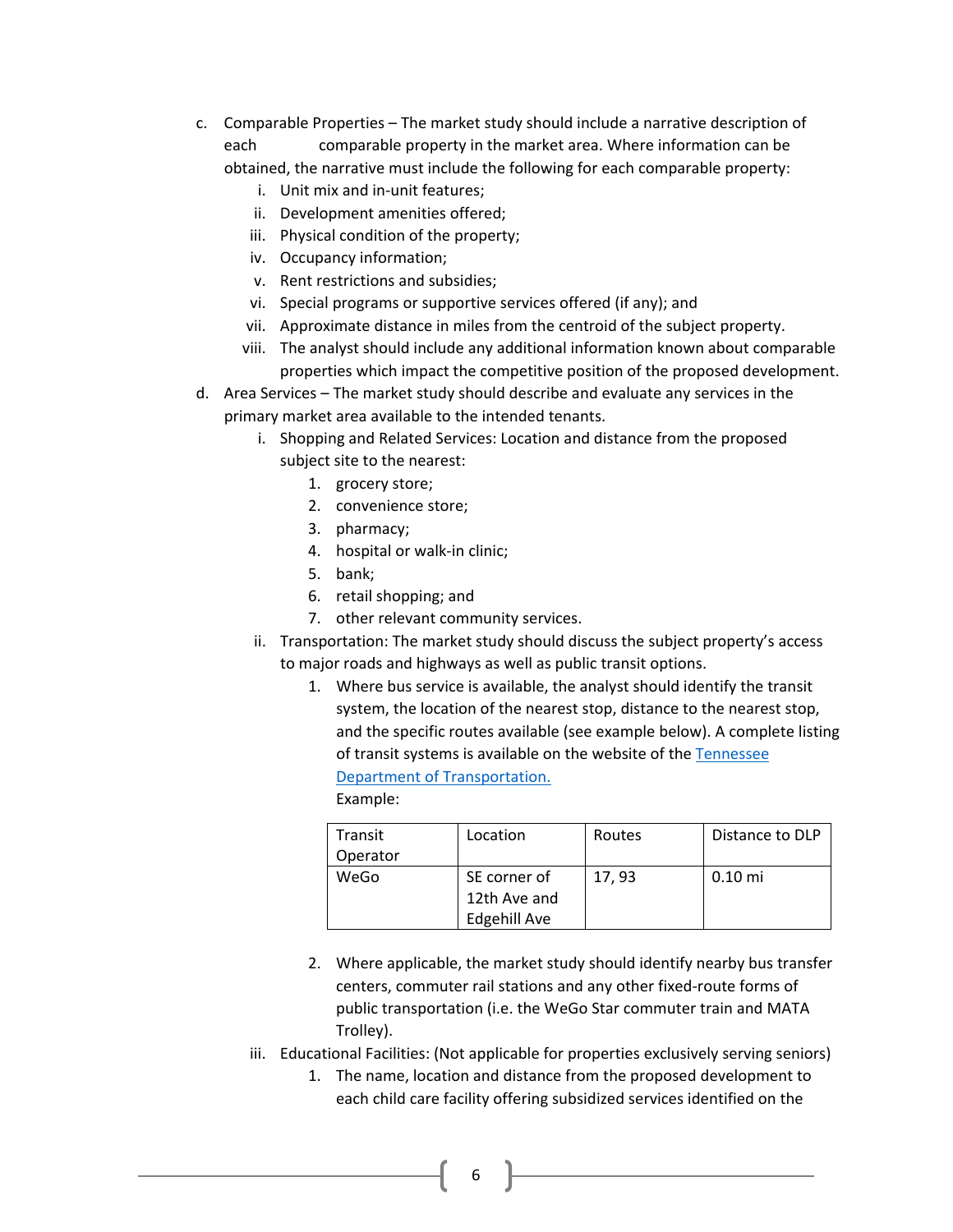website of th[e Tennessee Department of Human Services](https://tnmap.tn.gov/childcare/) within the PMA (see example below).

Example:

| Name                      | Location          | Distance to DLP |
|---------------------------|-------------------|-----------------|
| Calvary Kidz              | 235 Moize Cut Off | $\mid$ 0.15 mi  |
| Kidz First                | 197 Cheyenne      | 0.82 mi         |
| Therapy & Learning Center | 32 Garland        | 0.78 mi         |

| Street:                                          |                     |  |  |
|--------------------------------------------------|---------------------|--|--|
| <b>Cross Street:</b>                             |                     |  |  |
| City:                                            |                     |  |  |
| Zip Code:                                        |                     |  |  |
|                                                  |                     |  |  |
| Over 5 years                                     | 31 months - 5 years |  |  |
| Star Rating: <b>D. O.</b> or $\Theta$            |                     |  |  |
|                                                  |                     |  |  |
| Transportation:<br>Subsidized Child Care Assist: |                     |  |  |

*Figure 1 – The search function on the DHS website includes a filter for subsidized childcare.*

2. The name, location, grade levels served, district, and distance from the proposed development to any public k-12 school within the PMA (see example below).

Example:

| Name        | <b>District</b> | Location       | Grades   | Distance to |
|-------------|-----------------|----------------|----------|-------------|
|             |                 |                |          | <b>DLP</b>  |
| Apollo      | Metro           | 631 Richards   | $5 - 8$  | 2.46 mi     |
| Middle      | Nashville       |                |          |             |
|             | Public          |                |          |             |
|             | <b>Schools</b>  |                |          |             |
| Antioch     | Metro           | 5050 Blue Hole | $5 - 8$  | 2.76 mi     |
| Middle      | Nashville       |                |          |             |
|             | Public          |                |          |             |
|             | <b>Schools</b>  |                |          |             |
| Cane Ridge  | Metro           | 12848 Old      | $9 - 12$ | 1.80 mi     |
| High School | Nashville       | Hickory        |          |             |
|             | Public          |                |          |             |
|             | Schools         |                |          |             |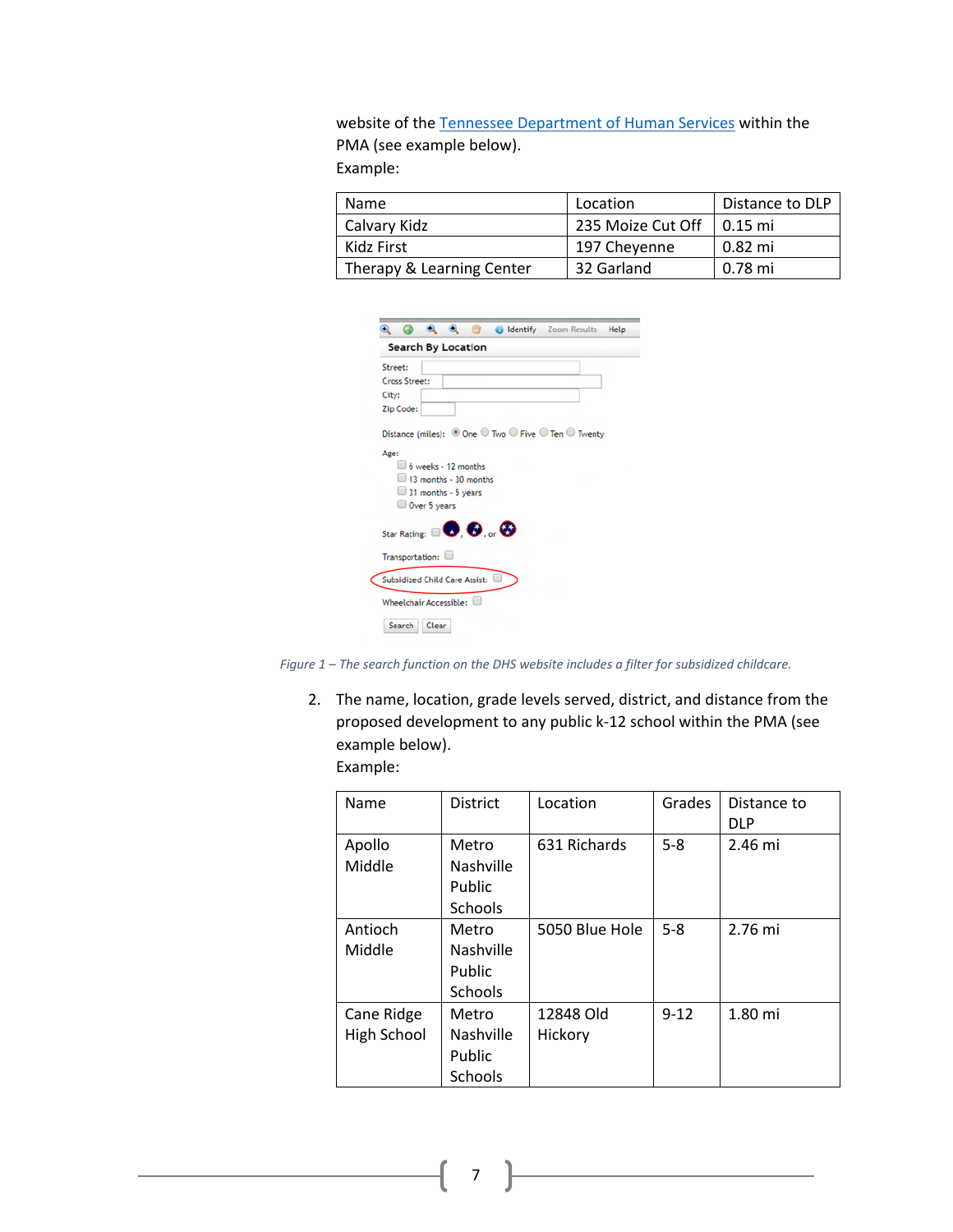| <b>JFK Middle</b> | Metro     | 2087 Hobson | $5 - 8$     | 1.16 mi   |
|-------------------|-----------|-------------|-------------|-----------|
| School            | Nashville | Pike        |             |           |
|                   | Public    |             |             |           |
|                   | Schools   |             |             |           |
| Antioch           | Metro     | 1900 Hobson | $9 - 12$    | $1.43$ mi |
| High School       | Nashville | Pike        |             |           |
|                   | Public    |             |             |           |
|                   | Schools   |             |             |           |
| Eagle View        | Metro     | 1470        | <b>PK-5</b> | $1.25$ mi |
| Elementary        | Nashville | Eagleview   |             |           |
|                   | Public    |             |             |           |
|                   | Schools   |             |             |           |

iv. Senior Center: The market study should identify senior centers located within the PMA using the listing of the [Tennessee Commission on Aging & Disability.](https://www.tn.gov/aging/resources/find-a-senior-center.html) The report should list the senior center name, location, and distance to the proposed development site (see example). Example:

| Name                                             | Location | Distance to DLP |
|--------------------------------------------------|----------|-----------------|
| Gruetli-Laager Senior Center   32377 Highway 108 |          | $0.29$ mi       |

- d. Affordability Analysis, Demand Analysis, Capture Rates, and Penetration Rates (New Construction)
- i. THDA will evaluate the measures of demand reported in market studies. The market study must indicate that sufficient unmet demand exists in the primary market area necessary to ensure that:
	- 1. the property meets a demonstrated community need; and
	- 2. the financial viability of the property is reasonably assured at the time the property is placed in service.
- ii. THDA's analysis will be based on the relationship between three factors:
	- 1. The total size of the income-qualified rental market;
	- 2. the penetration rate; and
	- 3. the capture rate.
- iii. When estimating demand, the analyst must specify each set-aside the project will serve as a percentage of area median income (i.e 20% 30%, 40%, 50%, 60%, 70%, 80% of AMI).
- iv. In general, for newly placed-in-service properties, the product of the capture rate and penetration rate should not exceed 0.02 . For example, a new development in a healthy competitive market may have a capture rate less than 8% in a primary market area with a penetration rate below 25%. In a more competitive market, with a penetration rate of 34%, the capture rate should not exceed 6%.
- v. Where market conditions are outside the acceptable range shown in Figure 2, the market analyst should provide context by discussing the qualitative factors which support the conclusions reported in the market study.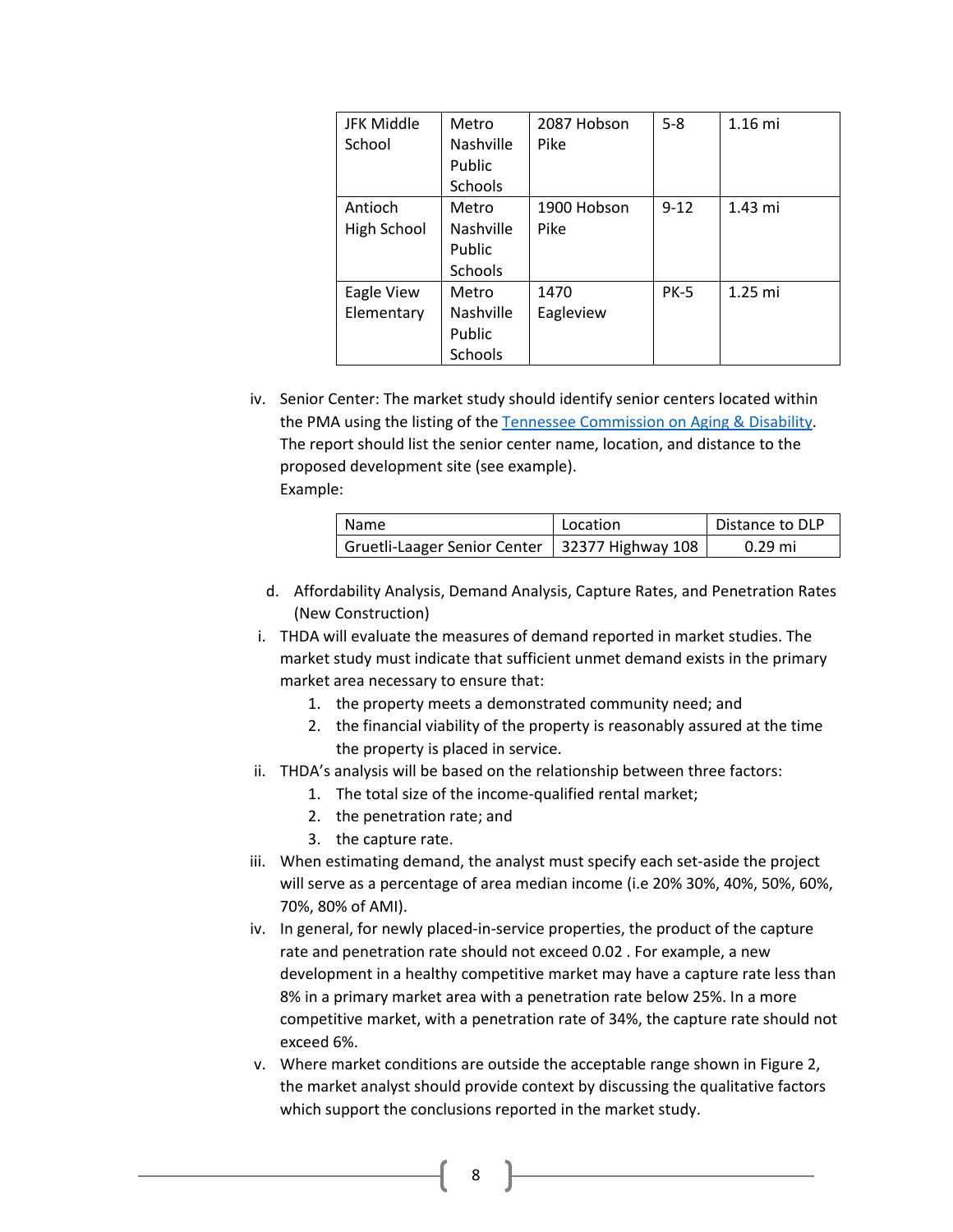Examples:

- 1. **Rapid Growth Markets:** A large urban market is characterized by consistent growth in the population of income-qualified renter households. Employment growth, especially in the service sector, is robust. Although incumbent properties and/or a pipeline of properties in development within the PMA yield comparatively high penetration rates, the scale of the market in absolute numbers is large and growing. The market rapidly absorbs newly placed in service units. The subject property needs to capture a relatively small share of the addressable market in order to reach its target occupancy.
- 2. **Underserved Rural Markets:** The PMA is located in a rural area which may or may not have a history of economic distress. The market includes a sufficient density of income-qualified renter households to support multifamily properties. Although the proposed development will need to capture a significant share of the addressable market, there are few competitors. The scale of the market is unlikely to draw significant competition. In cases where the community has a history of severe economic distress, there have been significant recent private sector investments and/or public policy interventions intended to spur economic development. The project-sponsor may be a mission-driven organization, have a significant connection to the area, or may possess special expertise in underserved rural areas. The subject property is expected to reach target occupancy in a reasonably short period of time.
- 3. **Markets with High Barriers to Entry:** The PMA is characterized by substantial and consistent unmet demand. There are few if any incumbent properties. There are few properties in development. Among income-qualified renter households, rents and housing cost burdens are high. Some barrier to entry has prevented the development of multifamily rental development (e.g. an especially costly or time consuming land entitlement process, strong community resistance to income-qualified multifamily development, excessively high land costs, mountainous/riparian topography, or persistent inability to obtain urban services). The project-sponsor has been able to overcome the barrier to entry while competitors are unlikely to do so.
- 4. **Uniquely Competitive Subject Properties:** The market is partially saturated by competing properties. However, the analyst has reason to believe that the property will be able to achieve its target occupancy without an overly long absorption period. Incumbent properties may be aging with functionally obsolescent units while the proposed development is of high quality. The proposed development may offer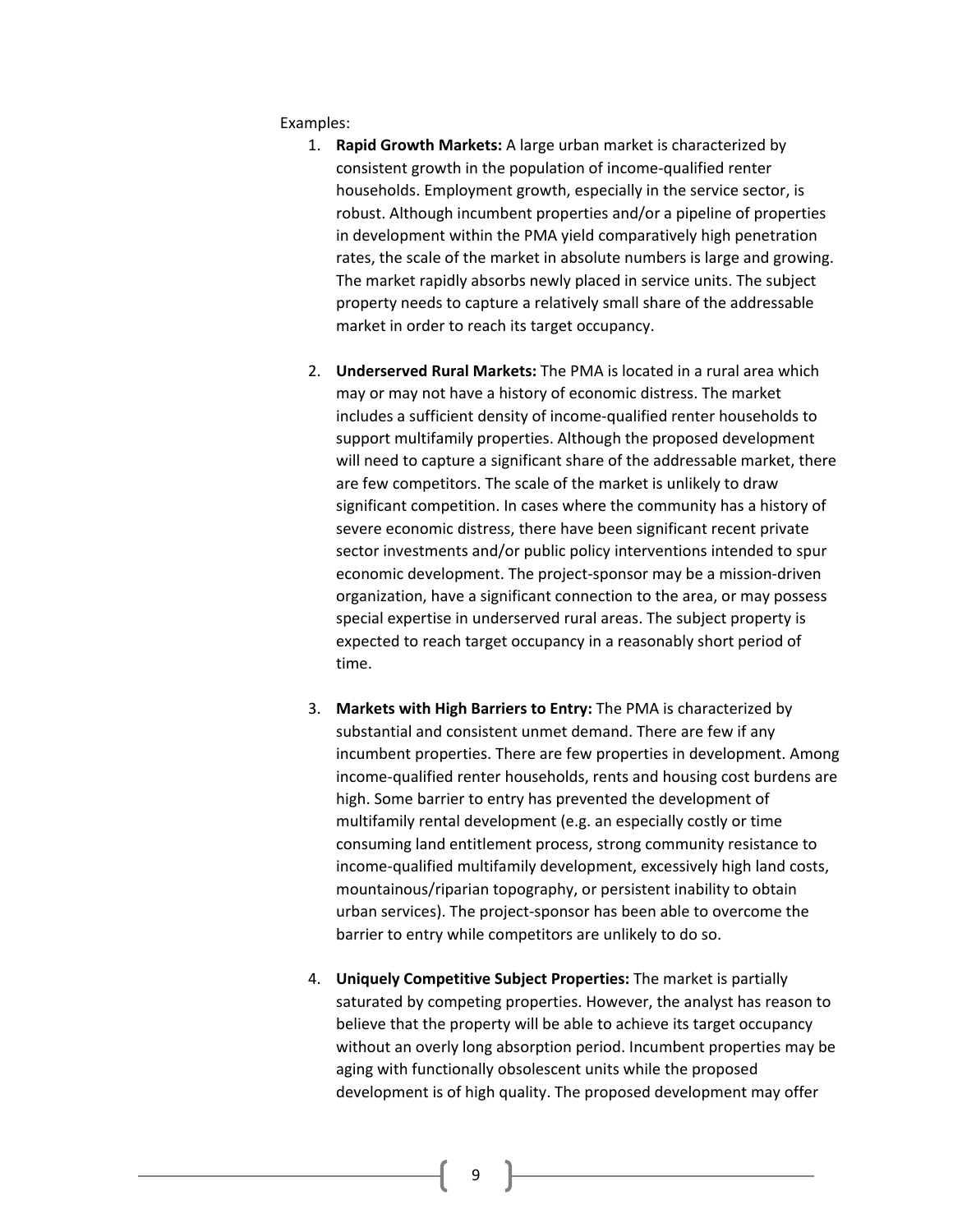superior amenities. The proposed development site may have a particularly advantageous location (e.g. adjacent to a public transit facility or other important amenity). The proposed development may benefit from project-based rental subsidies. The analyst should explain the factors which support the conclusion that the property will capture the necessary share of demand.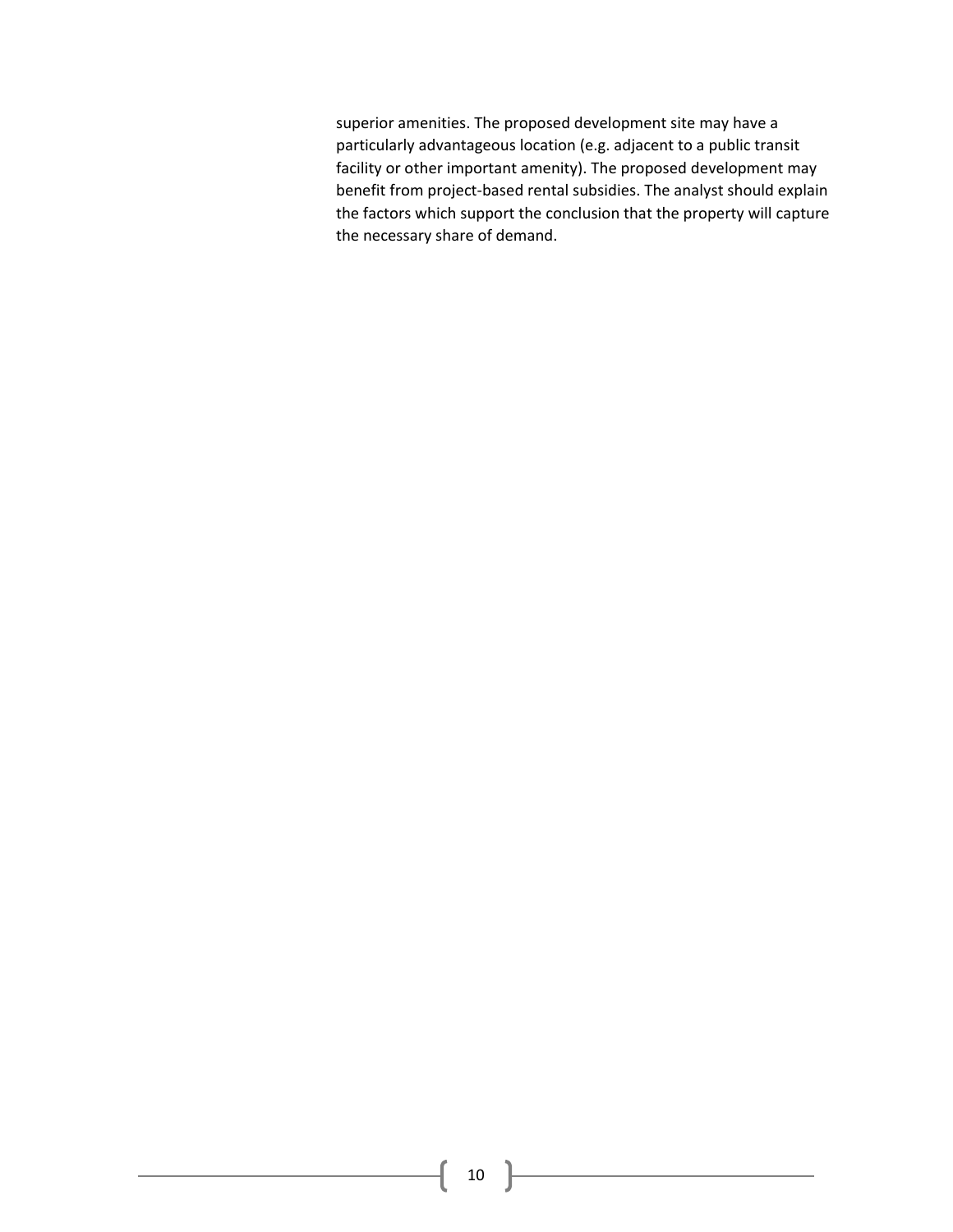

*Figure 2 - Acceptable Measures of Demand*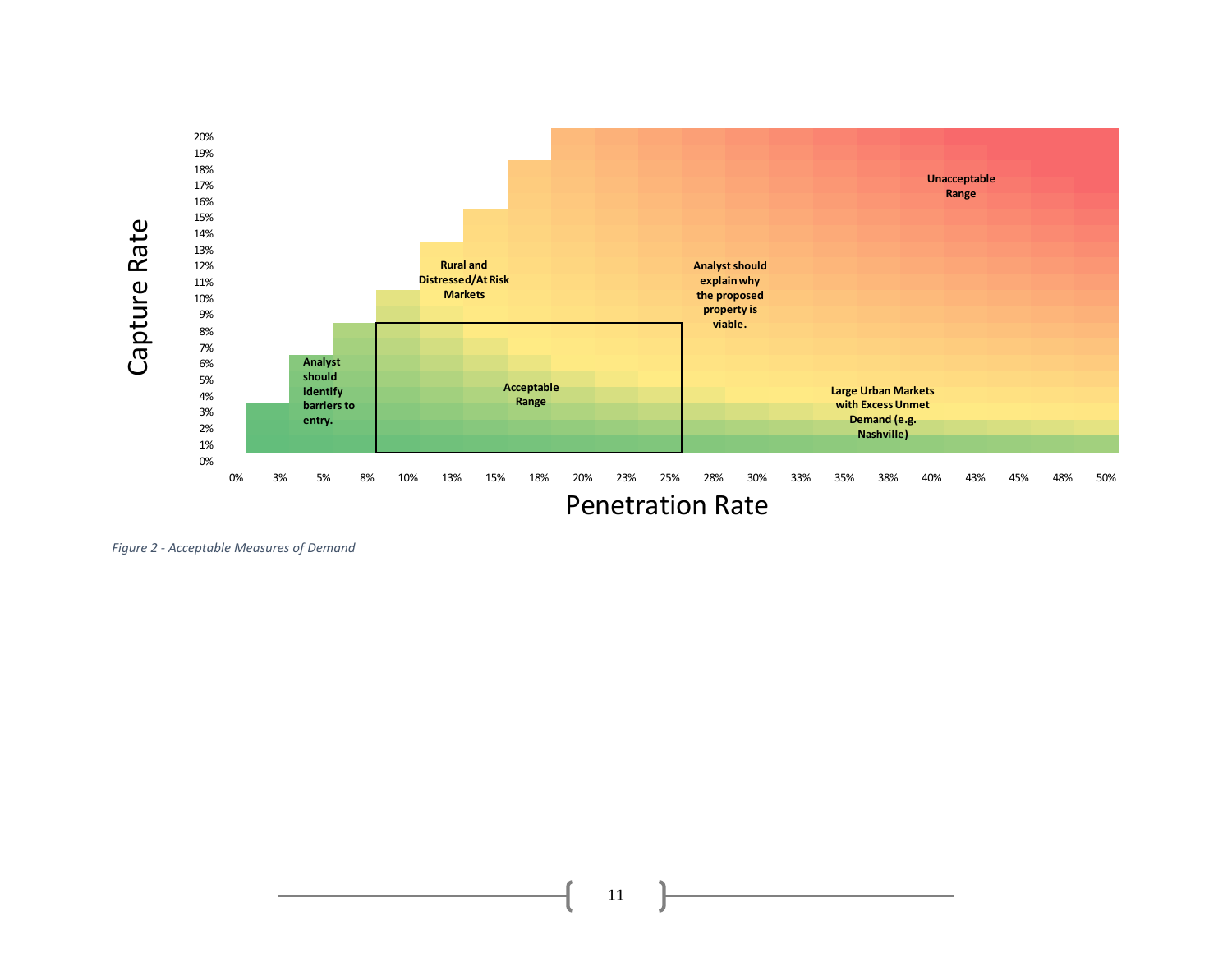## **4) Analysis and Conclusions**

- a. The analyst should identify the target stabilized occupancy rate.
- b. Absorption Rate
	- i. The report should state the absorption rate in months and should identify the pace at which different unit configurations and income-set asides are expected to lease up.
	- ii. The analyst should explain the process for determining the absorption rates.
- c. The market study should include a meaningful discussion of market strengths and weaknesses specific to the targeted income levels. The report should clearly identify any known market condition which may impair the proposed property's ability to achieve stabilization occupancy at pro forma rents within the absorption period.
- d. The analyst should briefly discuss the proposed development's likely impact on existing affordable housing within the PMA.

## **5) Shapefile Submission**

- a. A complete market study includes three shapefiles uploaded to THOMAS:
	- i. Primary Market Area (PMA), a polygon (see Section 3.b.i);
	- ii. Subject property, a polygon (see section 3.a.i); and
	- iii. Development Location Point (DLP), a point (see section 3.a.i).



- b. The PMA shapefile must accurately illustrate the boundaries of the primary market area and should depict the influence of natural and anthropogenic barriers. There should be one PMA polygon for each shapefile submission.
- c. There may be more than one subject property shapefile and more than one DLP for each shapefile submission per Section 3.a.i.
- d. The shape of the submitted parcel(s) should broadly conform to the parcel geometry of the records of the applicable County Assessor and/or the Tennessee Comptroller. Applicants may assemble parcels and parts of parcels, and propose the creation of new parcels out of larger existing properties. However, when overlaid on an existing cadastral map, the subject property polygon should not bisect existing buildings,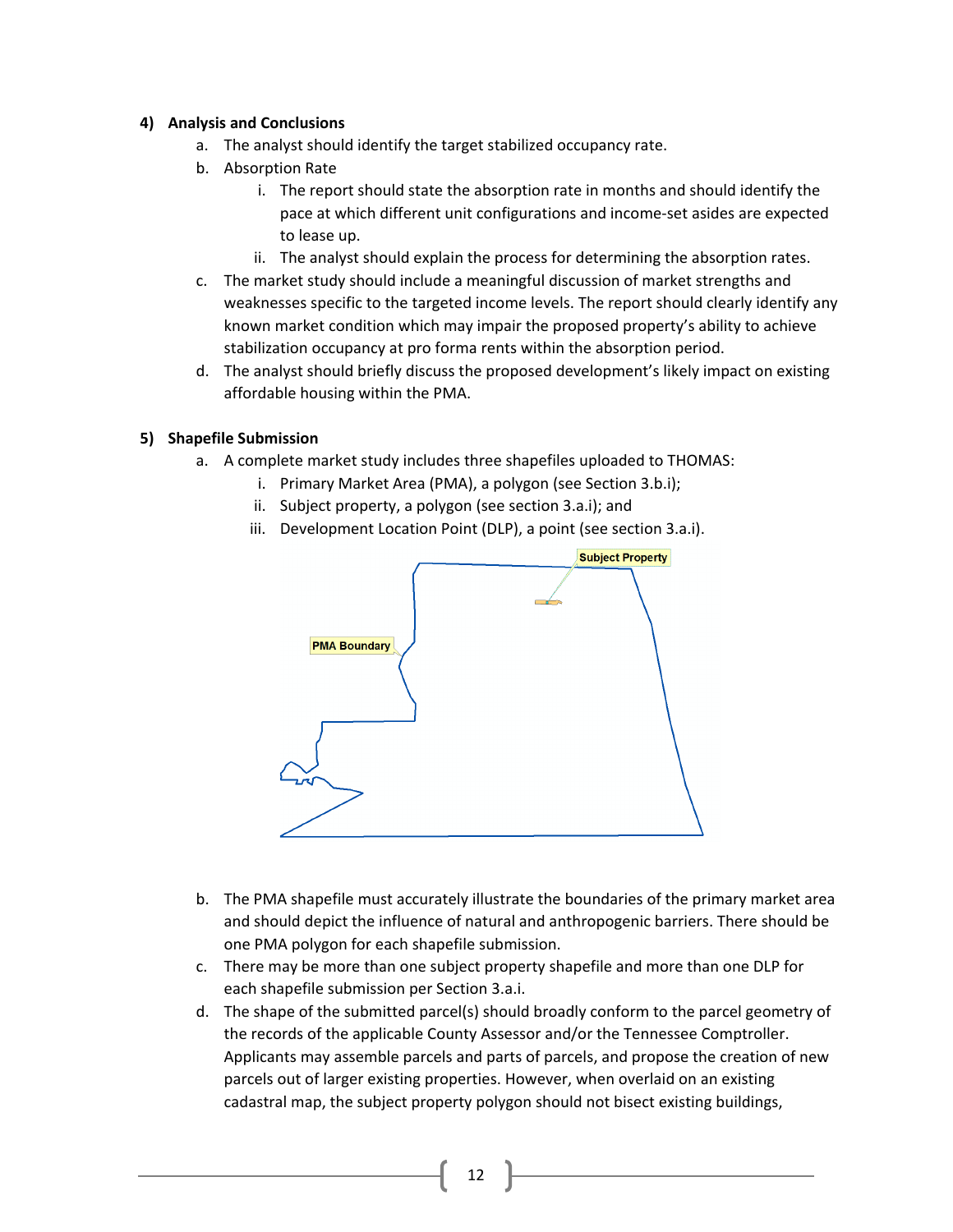encroach upon public rights of way, or cross existing parcels in a manner that, in the assessment of THDA staff, appears to represent an unlikely assemblage of land. If the shape of submitted parcels differ meaningfully from the county assessor's parcel data, THDA staff will fail the submission upon initial review. In such a situation, the market study analyst will have an opportunity to make a timely cure to their shapefile and address discrepancies in parcel shape.

- e. All data must be in the projected coordinate system NAD\_1983\_2011\_StatePlane\_Tennessee or a functional equivalent (EPSG WKID 6576). Bot[h ArcMap](https://desktop.arcgis.com/en/arcmap/10.3/tools/data-management-toolbox/project.htm) and [QGIS](https://docs.qgis.org/2.14/en/docs/user_manual/working_with_projections/working_with_projections.html#:%7E:text=QGIS%20allows%20users%20to%20define,of%20vector%20and%20raster%20layers.) allow users to select this projected coordinate system. Contact THDA Research & Planning with questions.
- f. The attribute table associated with the PMA must consist of six fields:
	- i. TN Number;
	- ii. Project Name;
	- iii. Penetration Rate;
	- iv. Project Capture Rate;
	- v. Target Occupancy; and
	- vi. Project Absorption Period in Months.

Example:

|        | TN Number   Project Name | Penetration |      | Capture   Occupancy   Absorption |  |
|--------|--------------------------|-------------|------|----------------------------------|--|
| 21-000 | <b>Hipster Flats</b>     | 0.20        | 0.05 | $\overline{0.95}$                |  |

- g. The attribute tables associated with the Subject Property and DLP shapefiles must consist of seven fields:
	- i. TN Number;
	- ii. Street Address (or description);
	- iii. City;
	- iv. County;
	- v. Project Name;
	- vi. Polygon Centroid Longitude; and
	- vii. Polygon Centroid Latitude.

Example:

|           | TN Number   Project Name | Street                    | Citv | County   | Longitude   Latitude |  |
|-----------|--------------------------|---------------------------|------|----------|----------------------|--|
| $ 21-000$ | Hipster Flats            | 502 Deaderick   Nashville |      | Davidson | -86.78203 36.16545   |  |

- h. Each shapefile should be uploaded as a compressed file containing all necessary extensions to open in the most current version of ArcMap by ESRI Extensions.
- i. There are typically at least 6 or 7 extensions that make up 1 shapefile. The extensions .prj. shp, .shx and .dbf must be included; the submission may also include the extensions .xml, .cpg, .sbn and .sbx.